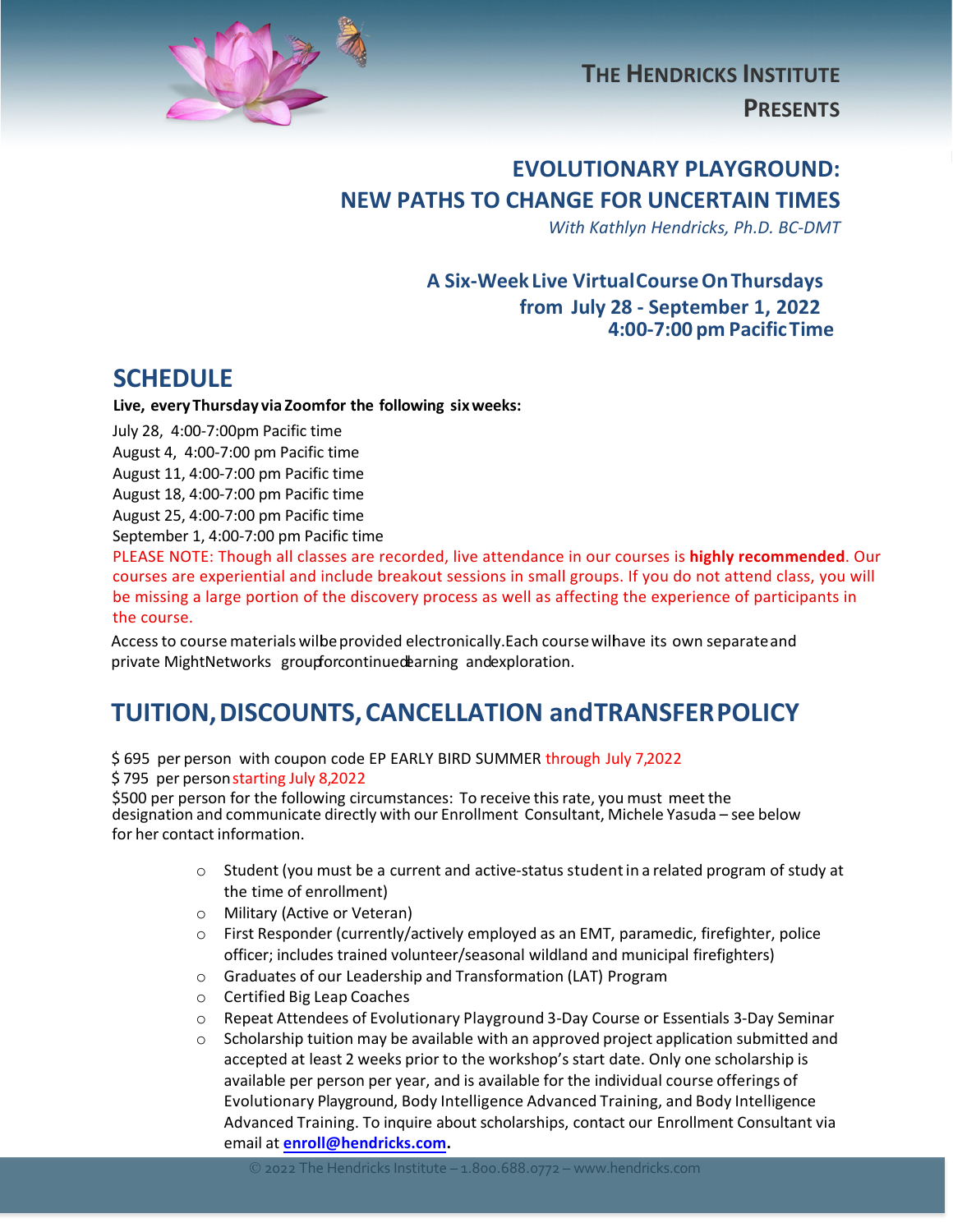- Cancellation Policy 90% refund (10% withheld as a cancellation fee) of the training tuition paid less \$97 for the Essentials Online self-study program, up until January 5, 2022. No refunds will be given after midnight on January 5, 2022 Pacific time.
- Transfer Policy 10% transfer fee will be assessed and depending upon which future training you choose, the Early Bird discount may be forfeited, requiring additional monies to meetthe full tuition amount for that training.

## **REGISTRATION / INFORMATION / QUESTIONS**

You may register online at https://hendricks.com/seminars/. Questions? Call our Enrollment Consultant, Michele Yasuda, at 1-800-688-0772 ext. 803. Her email address is enroll@hendricks.com. Feel free to reach out to her with any questions about this training, the logistics, and more information about our other trainings.

We offer the Conscious Loving Special price of \$1,495 for both this course and the Conscious Loving Advanced Training when you enroll in both courses back-to-back. See the SEMINARS page on our website for more information about the Conscious Loving Special,<https://hendricks.com/seminars/>.

## **HOW TO PARTICIPATE/ACCESS THE CLASS EACH WEEK**

You will receive an email about a week before the start of the course with the Zoom link to join the course on the designated dates. Be sure to check your Inbox and Spam/Junk folders.

## **PREPARATION SUGGESTIONS**

- 1. To support your learning and exploration throughout this course, we suggest you have **water** at hand for drinking, a notepad or journal, and writing implements (pens, pencils, colored markers).
- 2. In addition, give attention to dressing in clothing that you like, that makes you happy, and is comfortable and allows you to move freely.

### **PREPARATION RESOURCES**

Upon registration, you will be gifted with the online self-study course, Essentials Online (a \$97 value). A link and password will be emailed to you. Be sure to check your Inbox and Spam/Junk folders for this email. Plan for 8-10 hours to complete this program in its entirety.

We recommend reading Gay Hendricks' best-seller, The Big Leap: Conquer Your Hidden Fear and Take Your Life to the Next Level. It's available for purchase/order through your favorite bookseller!

The Hendricks Institute website, www.hendricks.com, and The Foundation For Conscious Living website, https://foundationforconsciousliving.org/, have a variety of useful resources, including books, videos, CDs and online courses to support your ongoing learning experience.

We alsorecommendchecking out our **Hearts in Harmony with Katie and Gay Hendricks**and **Foundation for Conscious Living** Facebook pages, and lastly, viewing our YouTube Channel for videos that will give you an orientation to our approach, https://www.youtube.com/user/hendricksinstitute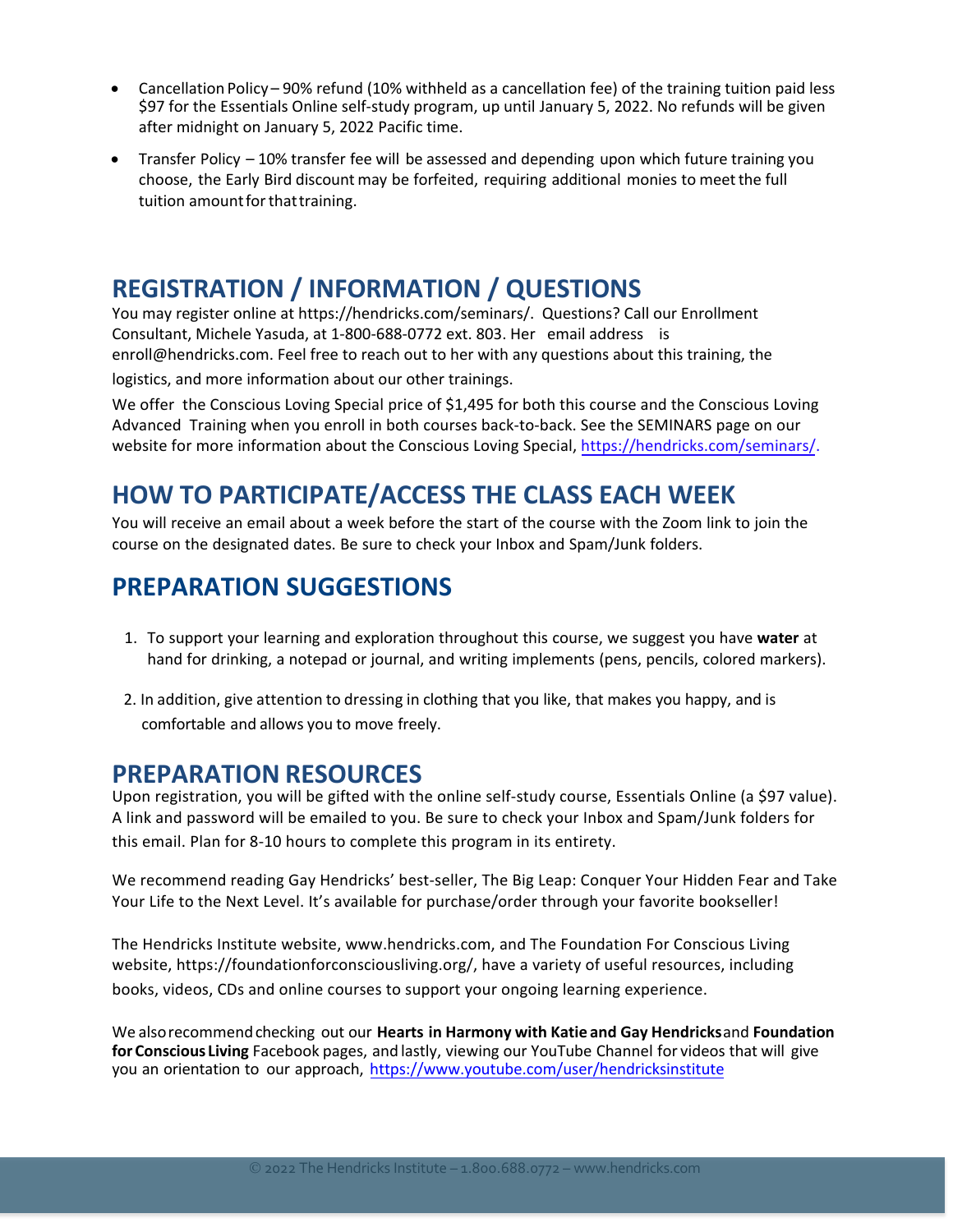## **COACHING CERTIFICATION REQUIREMENTS**

In order to receive certification as a Big Leap Coach you must attend: -Evolutionary Playground: 4 of the 5 classes LIVE.

-Body Intelligence and Conscious Loving Advanced Trainings: 6 of the 8 classes LIVE.

## **FIND US AND JOIN US ON SOCIAL MEDIA!**

https://www.facebook.com/relationshipadvice/?sk=app\_2392950137#/relationshipadvice

https://www.facebook.com/fclconnect/

https://twitter.com/@fclconnect

https://www.linkedin.com/in/kathlyn-katie-hendricks-9395361/

https://www.instagram.com/bigleaphome/